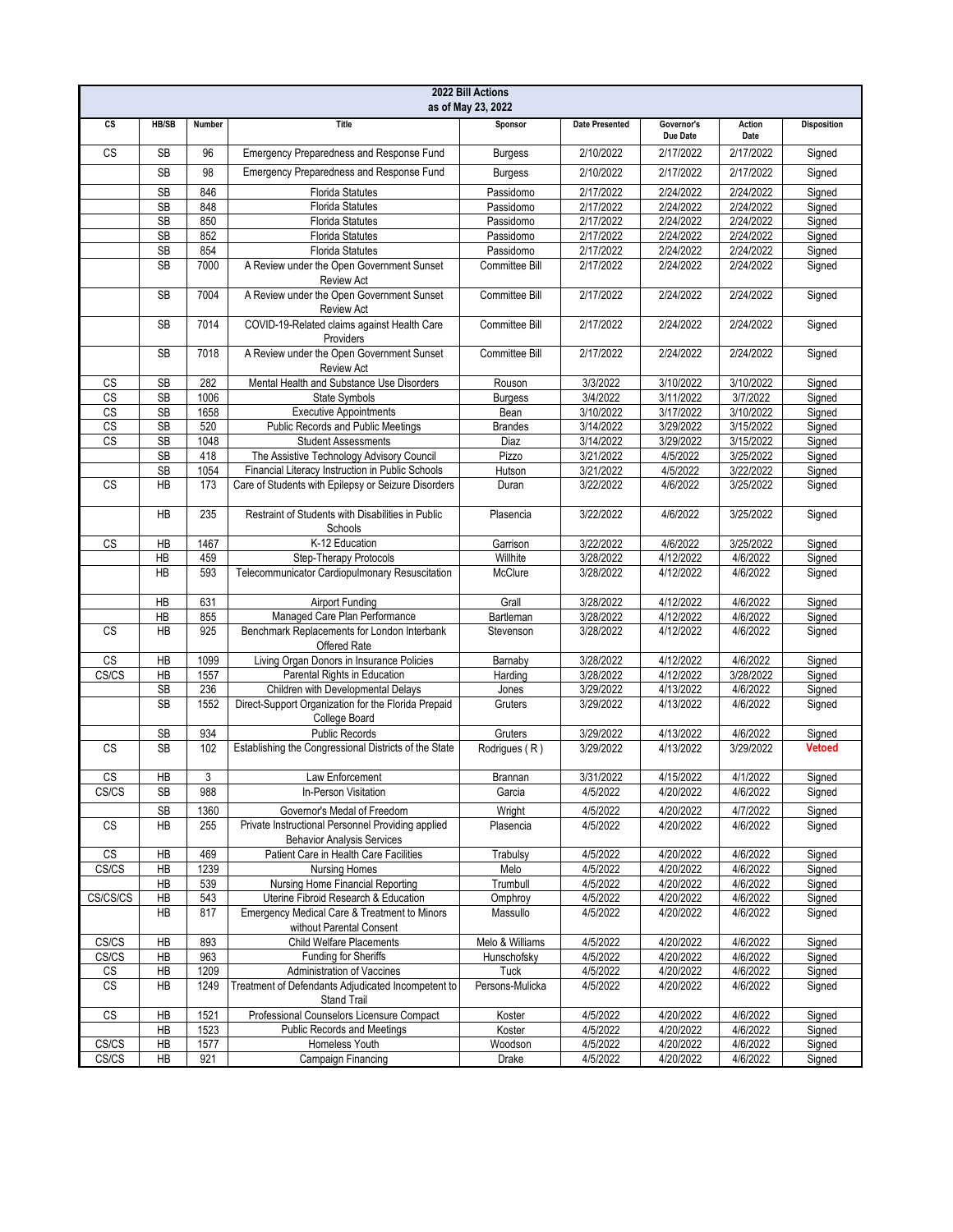| 2022 Bill Actions<br>as of May 23, 2022 |                        |                         |                                                                                      |                                 |                        |                        |                        |                    |
|-----------------------------------------|------------------------|-------------------------|--------------------------------------------------------------------------------------|---------------------------------|------------------------|------------------------|------------------------|--------------------|
| cs                                      | HB/SB                  | Number                  | <b>Title</b>                                                                         | Sponsor                         | <b>Date Presented</b>  | Governor's<br>Due Date | Action<br>Date         | <b>Disposition</b> |
|                                         | <b>SB</b>              | 312                     | Telehealth                                                                           | Diaz                            | 4/5/2022               | 4/20/2022              | 4/6/2022               | Signed             |
| <b>CS</b>                               | SB<br><b>SB</b>        | 566                     | Mental Health Professional Licensure                                                 | Gruters                         | 4/5/2022<br>4/5/2022   | 4/20/2022              | 4/6/2022               | Signed             |
| CS/CS                                   | <b>SB</b>              | 704<br>926              | Substance Abuse Service Providers<br>Licensure Examinations for Dental Practitioners | Harrell<br>Albritton            | 4/5/2022               | 4/20/2022<br>4/20/2022 | 4/6/2022<br>4/6/2022   | Signed<br>Signed   |
| CS/CS                                   | <b>SB</b>              | 768                     | Department of Health                                                                 | Rodriguez (A)                   | 4/5/2022               | 4/20/2022              | 4/20/2022              | Signed             |
| CS                                      | SB                     | 544                     | Drug-Related Overdose Prevention                                                     | Boyd                            | 4/5/2022               | 4/20/2022              | 4/6/2022               | Signed             |
| <b>CS</b>                               | <b>SB</b>              | 632                     | Occupational Therapy                                                                 | <b>Bradley</b>                  | 4/5/2022               | 4/20/2022              | 4/6/2022               | Signed             |
|                                         | <b>SB</b>              | 534                     | Prescription Drugs Used in the Treatment of<br>Schizophrenia for Medicaid Recipients | Harrell                         | 4/5/2022               | 4/20/2022              | 4/6/2022               | Signed             |
| CS/CS                                   | <b>SB</b>              | 1374                    | <b>Clinical Laboratory Testing</b>                                                   | Rodriguez (A)                   | 4/5/2022               | 4/20/2022              | 4/6/2022               | Signed             |
| CS/CS                                   | SB                     | 1222                    | Acute and Post-Acute Hospital Care at Home                                           | Bean                            | 4/5/2022               | 4/20/2022              | 4/6/2022               | Signed             |
| <b>CS</b>                               | <b>SB</b>              | 292                     | Newborn Screenings                                                                   | Polsky                          | 4/5/2022               | 4/20/2022              | 4/6/2022               | Signed             |
| CS<br>CS/CS                             | <b>SB</b><br><b>SB</b> | 1844<br>1262            | Mental Health and Substance Abuse<br>Mental Health and Substance Abuse               | Bean<br><b>Burgess</b>          | 4/5/2022<br>4/5/2022   | 4/20/2022<br>4/20/2022 | 4/6/2022<br>4/6/2022   | Signed<br>Signed   |
|                                         | <b>SB</b>              | 1712                    | Veteran Suicide Prevention Training Pilot Program                                    | <b>Burgess</b>                  | 4/5/2022               | 4/20/2022              | 4/6/2022               | Signed             |
| <b>CS</b>                               | <b>SB</b>              | 1770                    | Donor Human Milk Bank Services                                                       | <b>Book</b>                     | 4/5/2022               | 4/20/2022              | 4/6/2022               | Signed             |
|                                         | <b>SB</b>              | 7002                    | Review under the Open Government Sunset Review<br>Act                                | Committee Bill                  | 4/5/2022               | 4/20/2022              | 4/6/2022               | Signed             |
|                                         | <b>SB</b>              | 7008                    | Review under the Open Government Sunset Review<br>Act                                | Committee Bill                  | 4/5/2022               | 4/20/2022              | 4/6/2022               | Signed             |
|                                         | <b>SB</b>              | 7010                    | Review under the Open Government Sunset Review<br>Act                                | Committee Bill                  | 4/5/2022               | 4/20/2022              | 4/6/2022               | Signed             |
| CS/CS                                   | SB                     | 1950                    | Statewide Medicaid Managed Care Program                                              | <b>Brodeur</b>                  | 4/5/2022               | 4/20/2022              | 4/6/2022               | Signed             |
|                                         | HB                     | 7065                    | Child Welfare                                                                        | Committee Bill                  | 4/11/2022              | 4/26/2022              | 4/11/2022              | Signed             |
| CS                                      | <b>SB</b>              | 7034                    | Child Welfare                                                                        | Committee Bill                  | 4/12/2022              | 4/27/2022              | 4/12/2022              | Signed             |
| $\overline{\text{CS}}$                  | <b>HB</b>              | 5                       | Reducing Fetal and Infant Mortality                                                  | Grall &<br>Person-Mulicka       | 4/14/2022              | 4/29/2022              | 4/14/2022              | Signed             |
|                                         | SB                     | 7044                    | Postsecondary Education                                                              | Committee Bill                  | 4/19/2022              | 5/4/2022               | 4/19/2022              | Signed             |
|                                         | <b>SB</b>              | $2-C$                   | The Congressional Districts of the State                                             | Rodrigues (R)                   | 4/21/2022              | 5/6/2022               | 4/22/2022              | Signed             |
|                                         | <b>SB</b>              | $4-C$                   | <b>Independent Special Districts</b>                                                 | <b>Bradley</b>                  | 4/21/2022              | 5/6/2022               | 4/22/2022              | Signed             |
| <b>CS</b>                               | SB<br>HB               | $6-C$<br>$\overline{7}$ | Social Media Platforms<br>Individual Freedom                                         | <b>Bradley</b><br>Avila         | 4/21/2022<br>4/22/2022 | 5/6/2022<br>5/7/2022   | 4/22/2022<br>4/22/2022 | Signed<br>Signed   |
| CS/CS                                   | <b>SB</b>              | 524                     | Election Administration                                                              | Hutson                          | 4/25/2022              | 5/10/2022              | 4/25/2022              | Signed             |
| <b>CS</b>                               | $\overline{AB}$        | 481                     | Temporary Underground Power Panels                                                   | Duggan                          | 4/27/2022              | 5/12/2022              | 4/27/2022              | Signed             |
| CS/CS                                   | HB                     | 1411                    | <b>Floating Solar Facilities</b>                                                     | Avila                           | 4/27/2022              | 5/12/2022              | 4/27/2022              | Signed             |
| <b>CS</b>                               | <b>HB</b>              | 375                     | Structural Engineering Recognition Program for<br><b>Professional Engineers</b>      | Silvers                         | 4/27/2022              | 5/12/2022              | 4/27/2022              | Signed             |
| CS/CS                                   | HB                     | 741                     | Net Metering                                                                         | McClure                         | 4/27/2022              | 5/12/2022              | 4/27/2022              | <b>Vetoed</b>      |
|                                         | <b>SB</b>              | 7036                    | Lifeline Telecommunications Service                                                  | Committee Bill                  | 4/27/2022              | 5/12/2022              | 4/27/2022              | Signed             |
|                                         | <b>SB</b>              | 442                     | The Powers of Land Authorities                                                       | Rodriguez (A)                   | 4/27/2022              | 5/12/2022              | 4/27/2022              | Signed             |
| CS/CS<br>CS/CS                          | <b>SB</b><br><b>SB</b> | 1432<br>882             | <b>Vessel Anchoring</b><br>Inventories of Critical Wetlands                          | Rodriguez (A)<br><b>Brodeur</b> | 4/27/2022<br>4/27/2022 | 5/12/2022<br>5/12/2022 | 4/27/2022<br>4/27/2022 | Signed<br>Signed   |
| CS/CS                                   | <b>SB</b>              | 1474                    | Online Training for Private Security Officers                                        | <b>Bradley</b>                  | 4/27/2022              | 5/12/2022              | 4/27/2022              | Signed             |
|                                         | SB                     | 1186                    | Agritourism                                                                          | Albritton                       | 4/27/2022              | 5/12/2022              | 4/27/2022              | Signed             |
|                                         | SB                     | 350                     | Procedures for Petitions for Utility Rate Relief                                     | Bean                            | 4/27/2022              | 5/12/2022              | 4/27/2022              | Signed             |
|                                         | SB                     | 638                     | Early Childhood Music Education Incentive Pilot<br>Program                           | Perry                           | 5/3/2022               | 5/18/2022              | 5/6/2022               | Signed             |
| <b>CS</b>                               | SB                     | 1110                    | Grease Waste Removal and Disposal                                                    | Rouson                          | 5/3/2022               | 5/18/2022              | 5/6/2022               | Signed             |
|                                         | SB                     | 222                     | Swimming Pool Specialty Contracting Service                                          | Gruters                         | 5/3/2022               | 5/18/2022              | 5/6/2022               | Signed             |
| CS                                      | <b>SB</b>              | 266                     | Motor Vehicle Insurance                                                              | Diaz                            | 5/3/2022               | 5/18/2022              | 5/6/2022               | Signed             |
| CS                                      | SB<br><b>SB</b>        | 1368                    | Trusts<br>Recreational Off-Highway Vehicles                                          | Gruters                         | 5/3/2022               | 5/18/2022              | 5/6/2022               | Signed             |
|                                         | SB                     | 474<br>434              | Florida Tourism Marketing                                                            | Perry<br>Hooper                 | 5/3/2022<br>5/3/2022   | 5/18/2022<br>5/18/2022 | 5/6/2022<br>5/6/2022   | Signed<br>Signed   |
| CS/CS                                   | HB                     | 1445                    | A Review under the Open Government Sunset<br><b>Review Act</b>                       | Giallombardo                    | 5/3/2022               | 5/18/2022              | 5/3/2022               | Signed             |
|                                         | HB                     | 7009                    | A Review under the Open Government Sunset<br><b>Review Act</b>                       | Committee Bill                  | 5/3/2022               | 5/18/2022              | 5/3/2022               | Signed             |
|                                         | HB                     | 7015                    | A Review under the Open Government Sunset<br>Review Act                              | Committee Bill                  | 5/3/2022               | 5/18/2022              | 5/3/2022               | Signed             |
| CS                                      | HB                     | 381                     | Breach of Bond Costs                                                                 | Maney                           | 5/3/2022               | 5/18/2022              | 5/3/2022               | Signed             |
| $\mathbb{C}\mathbb{S}$                  | HB                     | 287                     | Tampering with or Fabricating Physical Evidence                                      | Garrison                        | 5/3/2022               | 5/18/2022              | 5/3/2022               | Signed             |
| CS                                      | HB                     | 455                     | Rupert J. Smith Law Library, St. Lucie County                                        | Trabulsy                        | 5/3/2022               | 5/18/2022              | 5/3/2022               | Signed             |
|                                         | HB                     | 457                     | St. Lucie County                                                                     | Trabulsy                        | 5/3/2022               | 5/18/2022              | 5/3/2022               | Signed             |
|                                         | HB                     | 497                     | Lee County School District, Lee County                                               | Persons-Mulicka                 | 53/2022                | 5/18/2022              | 5/3/2022               | Signed             |
|                                         | HB                     | 993                     | Sebring Airport Authority, Highlands County                                          | Tuck                            | 5/3/2022               | 5/18/2022              | 5/3/2022               | Signed             |
|                                         | HB                     | 1107                    | City of Iverness, Citrus County                                                      | McClain                         | 5/3/2022               | 5/18/2022              | 5/6/2022               | Signed             |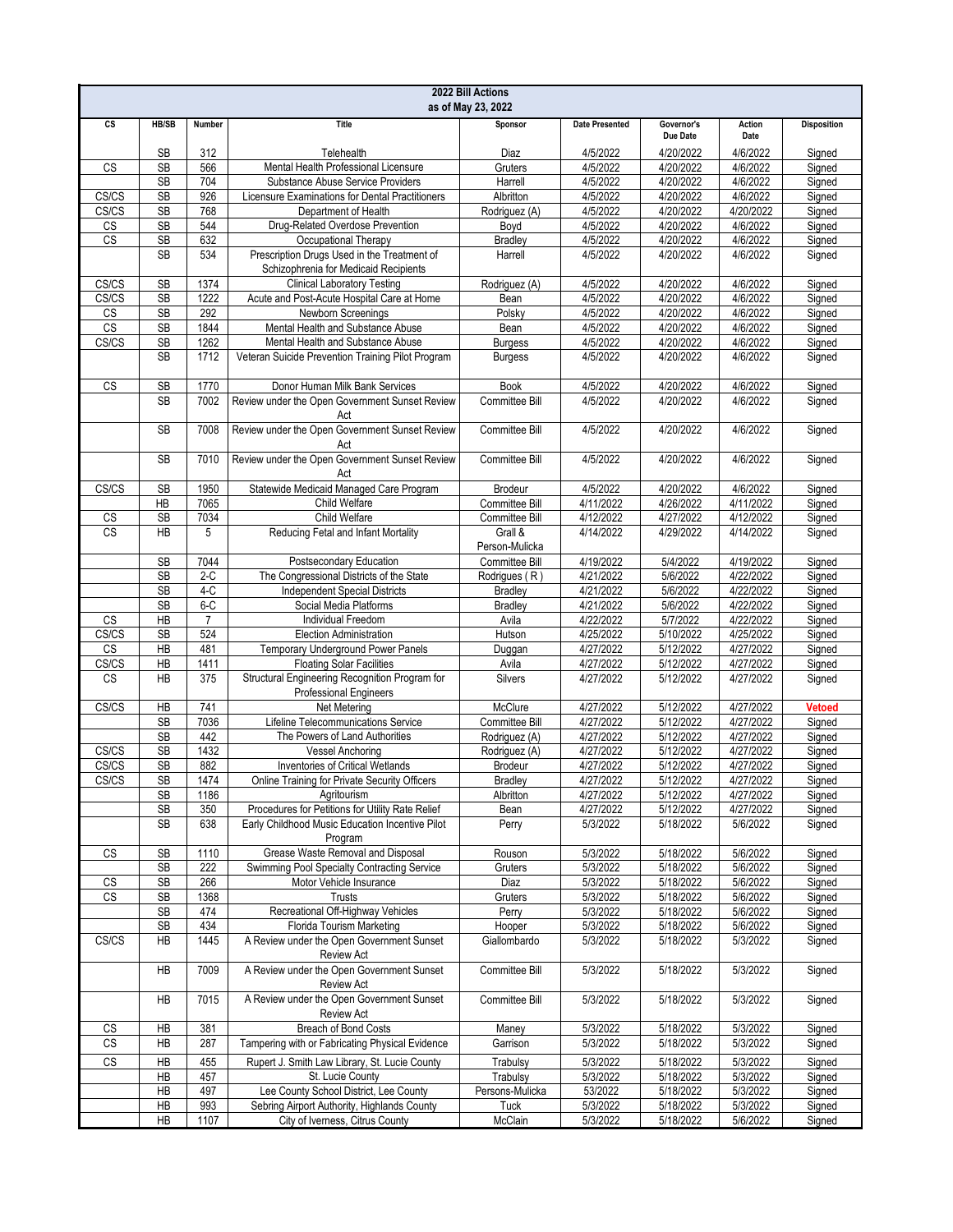| 2022 Bill Actions<br>as of May 23, 2022 |                      |        |                                                                                        |                        |                       |                        |                |                    |
|-----------------------------------------|----------------------|--------|----------------------------------------------------------------------------------------|------------------------|-----------------------|------------------------|----------------|--------------------|
| cs                                      | <b>HB/SB</b>         | Number | <b>Title</b>                                                                           | Sponsor                | <b>Date Presented</b> | Governor's<br>Due Date | Action<br>Date | <b>Disposition</b> |
|                                         | HB                   | 929    | City of West Palm Beach, Palm Beach County                                             | Silvers                | 5/3/2022              | 5/18/2022              | 5/6/2022       | Signed             |
|                                         | HB                   | 1135   | Santa Rosa County                                                                      | Williamson             | 5/3/2022              | 5/18/2022              | 5/6/2022       | Signed             |
| <b>CS</b>                               | <b>HB</b>            | 7053   | Statewide Flooding and Sea Level Rise Resilience                                       | Committee Bill         | 5/3/2022              | 5/18/2022              | 5/3/2022       | Signed             |
|                                         | <b>SB</b>            | 7016   | A Review under the Open Government Sunset<br>Review Act                                | Committee Bill         | 5/5/2022              | 5/20/2022              | 5/12/2022      | Signed             |
|                                         | SB                   | 7020   | Lifeline Telecommunications Service                                                    | Committee Bill         | 5/5/2022              | 5/20/2022              | 5/10/2022      | Signed             |
|                                         | <b>SB</b>            | 542    | Evidentiary Standards for Actions Arising during an<br>Emergency                       | Rodriguez (A)          | 5/5/2022              | 5/20/2022              | 5/10/2022      | Signed             |
| CS/CS                                   | <b>SB</b>            | 634    | <b>Judicial Notice</b>                                                                 | Bradley                | 5/5/2022              | 5/20/2022              | 5/10/2022      | Signed             |
| CS                                      | SB                   | 1012   | Victims of Crimes                                                                      | <b>Burgess</b>         | 5/5/2022              | 5/20/2022              | 5/12/2022      | Signed             |
| $\overline{\text{CS}}$                  | <b>SB</b>            | 1236   | County and Municipal Detention Facilities                                              | Jones                  | 5/5/2022              | 5/20/2022              | 5/12/2022      | Signed             |
| $\overline{\text{CS}}$                  | <b>SB</b>            | 1502   | <b>Estates and Trusts</b>                                                              | Powell                 | 5/5/2022              | 5/20/2022              | 5/10/2022      | Signed             |
| $\overline{\text{CS}}$                  | SB                   | 1046   | <b>Public Records</b>                                                                  | Hooper                 | 5/5/2022              | 5/20/2022              | 5/12/2022      | Signed             |
|                                         | <b>SB</b>            | 454    | Florida Commission on Offender Review                                                  | Perry                  | 5/5/2022              | 5/20/2022              | 5/12/2022      | Signed             |
|                                         | HB                   | 31     | Firefighters Inquiries and Investigations                                              | <b>Busatta Cabrera</b> | 5/5/2022              | 5/20/2022              | 5/12/2022      | Signed             |
| <b>CS</b>                               | <b>HB</b>            | 265    | The Value of Motor Vehicles Exempt from Legal<br>Process                               | Benjamin               | 5/5/2022              | 5/20/2022              | 5/20/2022      | <b>Vetoed</b>      |
| <b>CS</b>                               | <b>HB</b>            | 453    | Officer and Firefighters Physical Examination<br>Requirements and Records              | Byrd                   | 5/5/2022              | 5/20/2022              | 5/12/2022      | Signed             |
|                                         | HB                   | 873    | <b>Public Records</b>                                                                  | Maney                  | 5/5/2022              | 5/20/2022              | 5/12/2022      | Signed             |
| CS                                      | HB                   | 195    | Juvenile Diversion Program Expunction                                                  | Smith (D)              | 5/5/2022              | 5/20/2022              | 5/12/2022      | Signed             |
|                                         | HB                   | 197    | <b>Public Records</b>                                                                  | Smith (D)              | 5/5/2022              | 5/20/2022              | 5/12/2022      | Signed             |
|                                         | HB                   | 7071   | <b>Taxation</b>                                                                        | Payne                  | 5/5/2022              | 5/20/2022              | 5/6/2022       | Signed             |
| CS                                      | $\overline{AB}$      | 395    | Victims of Communism Day                                                               | Borrero                | 5/5/2022              | 5/20/2022              | 5/9/2022       | Signed             |
| CS/CS                                   | <b>SB</b>            | 160    | <b>Transportation-Related Facility Designations</b>                                    | Harrell                | 5/9/2022              | 5/24/2022              | 5/9/2022       | Signed             |
| CS/CS                                   | <b>SB</b>            | 856    | Private Provider Inspections of Onsite sewage<br><b>Treatment and Disposal Systems</b> | <b>Brodeur</b>         | 5/10/2022             | 5/25/2022              | 5/12/2022      | Signed             |
|                                         | HB                   | 159    | <b>Public Records</b>                                                                  | Davis                  | 5/10/2022             | 5/25/2022              |                |                    |
| <b>CS</b>                               | HB                   | 273    | Money Services Businesses                                                              | Aloupis                | 5/10/2022             | 5/25/2022              | 5/12/2022      | Signed             |
|                                         | <b>HB</b>            | 6037   | Traveling across County Lines to Commit a Burglary                                     | Snyder                 | 5/10/2022             | 5/25/2022              | 5/12/2022      | Signed             |
|                                         | HB                   | 7049   | <b>Legal Notices</b>                                                                   | Committee Bill         | 5/10/2022             | 5/25/2022              | 5/10/2022      | Signed             |
| CS                                      | HB                   | 1571   | <b>Residential Picketing</b>                                                           | Maggard                | 5/12/2022             | 5/27/2022              | 5/16/2022      | Signed             |
|                                         | <b>HB</b>            | 471    | Town of Lake Clarke Shores, Palm Beach County                                          | Roth                   | 5/12/2022             | 5/27/2022              | 5/16/2022      | Signed             |
|                                         | <b>HB</b>            | 1189   | Firefighters' Relief and Pension Fund of the City of<br>Pensacola, Escambia County     | Andrade &<br>Salzman   | 5/12/2022             | 5/27/2022              | 5/16/2022      | Signed             |
|                                         | HB                   | 927    | Downtown Crystal River Entertainment District, Citrus<br>County                        | Hage                   | 5/12/2022             | 5/27/2022              | 5/16/2022      | Signed             |
| CS                                      | <b>HB</b>            | 1047   | Cedar Hammock Fire Control District. Manatee<br>County                                 | Gregory                | 5/12/2022             | 5/27/2022              | 5/16/2022      | Signed             |
| $\mathbb{C}\mathbb{S}$                  | HB                   | 1049   | Trailer Estates Fire Control District, Manatee County                                  | Gregory                | 5/12/2022             | 5/27/2022              | 5/16/2022      | Signed             |
|                                         | HB                   | 1497   | City of Jacksonville, Duval County                                                     | Duggan                 | 5/12/2022             | 5/27/2022              | 5/16/2022      | Signed             |
| $\mathsf{CS}\,$                         | HB                   | 1097   | Florida Citrus                                                                         | Burton                 | 5/12/2022             | 5/27/2022              | 5/16/2022      | Signed             |
| <b>CS</b>                               | SB                   | 336    | Uniform Commercial Code                                                                | Berman                 | 5/18/2022             | 6/2/2022               | 5/18/2022      | Signed             |
|                                         | SB                   | 352    | <b>Construction Liens</b>                                                              | Hooper                 | 5/18/2022             | 6/2/2022               | 5/18/2022      | Signed             |
| $\overline{\text{CS}}$                  | SB                   | 518    | Private Property Rights to Prune, Trim, and remove<br>Trees                            | <b>Brodeur</b>         | 5/18/2022             | 6/2/2022               | 5/18/2022      | Signed             |
| CS/CS/CS                                | SB                   | 706    | <b>School Concurrency</b>                                                              | Perry                  | 5/18/2022             | 6/2/2022               | 5/18/2022      | Signed             |
| <b>CS</b>                               | <b>SB</b>            | 754    | Mobile Home Registration Periods                                                       | Gainer                 | 5/18/2022             | 6/2/2022               | 5/18/2022      | Signed             |
| CS/CS                                   | SB                   | 1140   | Alarm Systems                                                                          | Perry                  | 5/18/2022             | 6/2/2022               | 5/18/2022      | Signed             |
| CS                                      | $\mathsf{SB}\xspace$ | 1526   | <b>Public Records</b>                                                                  | Boyd                   | 5/18/2022             | 6/2/2022               | 5/18/2022      | Signed             |
| $\mathsf{CS}$                           | HB                   | 95     | <b>Controlled Substances</b>                                                           | Plakon                 | 5/18/2022             | 6/2/2022               | 5/19/2022      | Signed             |
| $\overline{\text{CS}}$                  | HB                   | 899    | Mental Health of Students                                                              | Hunschofsky            | 5/18/2022             | 6/2/2022               | 5/18/2022      | Signed             |
| CS                                      | HB                   | 909    | Pollution Control Standards and Liability                                              | Payne                  | 5/18/2022             | 6/2/2022               | 5/18/2022      | Signed             |
| CS/CS                                   | HB                   | 915    | Commercial Motor Vehicle Registration                                                  | Melo                   | 5/18/2022             | 6/2/2022               | 5/18/2022      | Signed             |
|                                         | HB                   | 1429   | City of Ocala, Marion County                                                           | McClain                | 5/18/2022             | 6/2/2022               | 5/18/2022      | Signed             |
|                                         | HB                   | 1591   | Hernando County                                                                        | Ingoglia               | 5/18/2022             | 6/2/2022               | 5/18/2022      | Signed             |
|                                         | HB                   | 1103   | North River Ranch Improvement Stewardship<br>District, Manatee County                  | Gregory                | 5/18/2022             | 6/2/2022               | 5/18/2022      | Signed             |